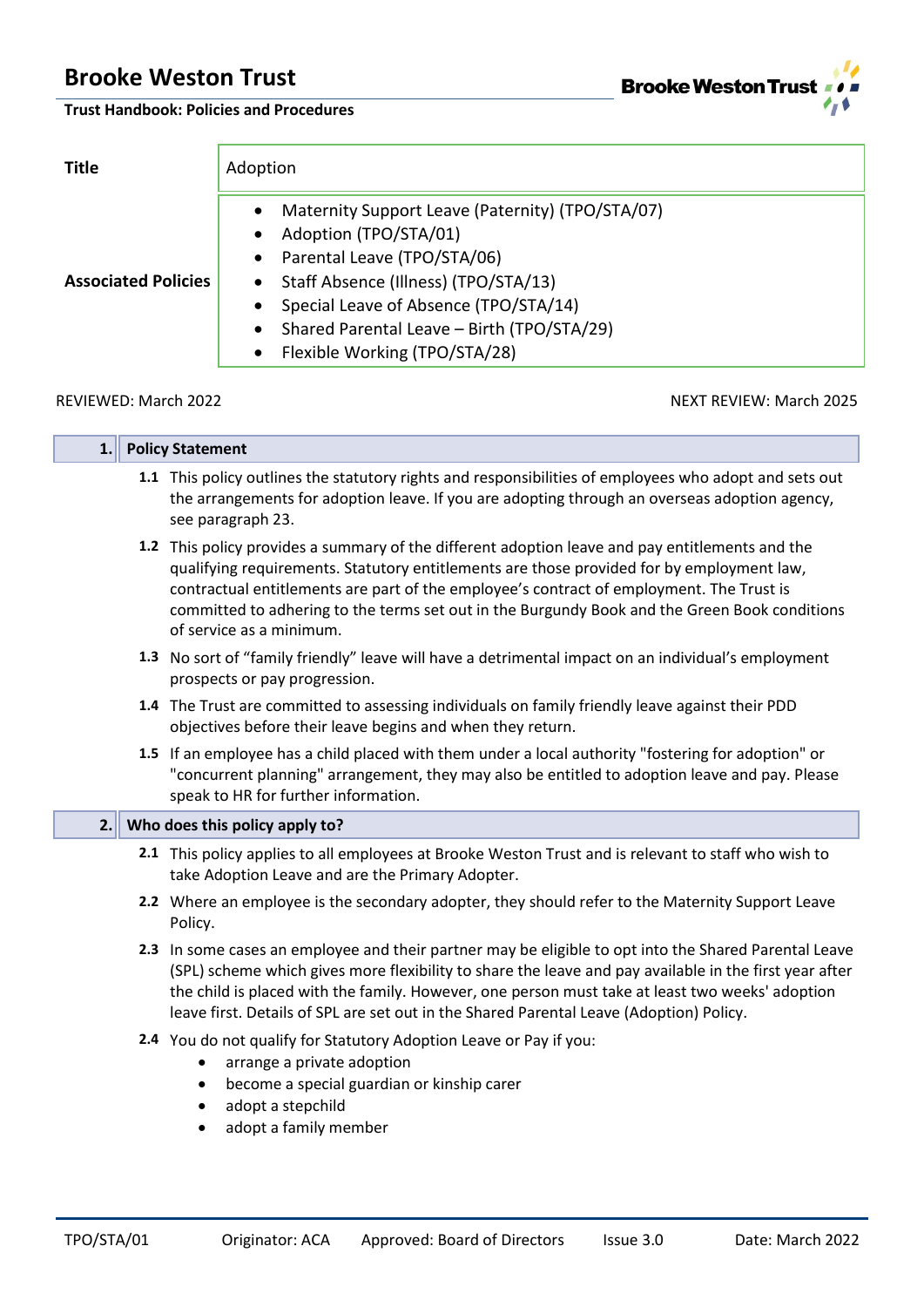

#### **Trust Handbook: Policies and Procedures**

#### **3. Who is responsible for carrying out this policy?**

- **3.1** The implementation and application of this policy will be monitored by the Senior Leadership Team and governors of the Academy and will remain under constant review by Brooke Weston Trust.
- **3.2** Managers have a specific responsibility to ensure the fair application of this policy and all members of staff are responsible for supporting colleagues and ensuring its success.
- **3.3** This information will be monitored and shared with the recognised trade unions on an annual basis, including by protected characteristics.

## **4. Definitions**

#### **4.1** The definitions in this paragraph apply in this policy:

- **Adopter**: A child's adopter is either the person who has been matched with the child for adoption or, where two people have been matched jointly, the person who has elected (at the time they are notified that they have been matched) to be the child's primary adopter for statutory adoption leave and pay purposes.
- **Prospective adopter**: A prospective adopter is someone who has been approved as suitable to adopt a child and has been notified of that decision.
- **Partner**: spouse, civil partner or someone living with another person in an enduring family relationship, but not a sibling, child, parent, grandparent, grandchild, aunt, uncle, niece or nephew. Please refer to the Maternity Support Leave Policy for information on leave entitlement for partners of Primary Adopters.
- **Adoption agency**: An adoption agency in England and Wales is defined by reference to section 2 of the Adoption and Children Act 2002 (ACA 2002)(either a local authority or registered adoption society in England and Wales)
- **Matched for adoption**: A person is matched with a child for adoption when:
	- o An adoption agency decides that they would be a suitable adoptive parent for the child either individually or jointly with another person; or
	- $\circ$  A decision has been made to place the child with a local authority foster parent who is also an approved prospective adopter and an adoption agency has identified them as the person with whom the child is to be placed.
- **Notification of being matched for adoption**: A person is notified of having been matched with a child:
	- $\circ$  When an adoption agency decides that they would be a suitable adoptive parent, on the date on which they receive notification of the adoption agency's decision.
	- $\circ$  When a local authority foster parent is identified as an adoptive parent, on the date on which they receive notification of the adoption agency's decision.
- **Notification of being placed for adoption**: A person is notified of a child being placed for adoption where either the child is:
	- o Placed for adoption under the ACA 2002; or
	- o Placed in accordance with section 22C of the Children Act 1989 with a local authority foster parent who is also a prospective adopter.

#### **5. Notification**

- **5.1** The employee must give the Trust notice in writing of their intention to take statutory adoption leave within 7 days of the agency notifying them in writing that it has matched them with a child. This must include:
	- The expected date of placement
	- The date the employee wishes their leave to begin (Intended Start Date)
	- How much leave they intend to take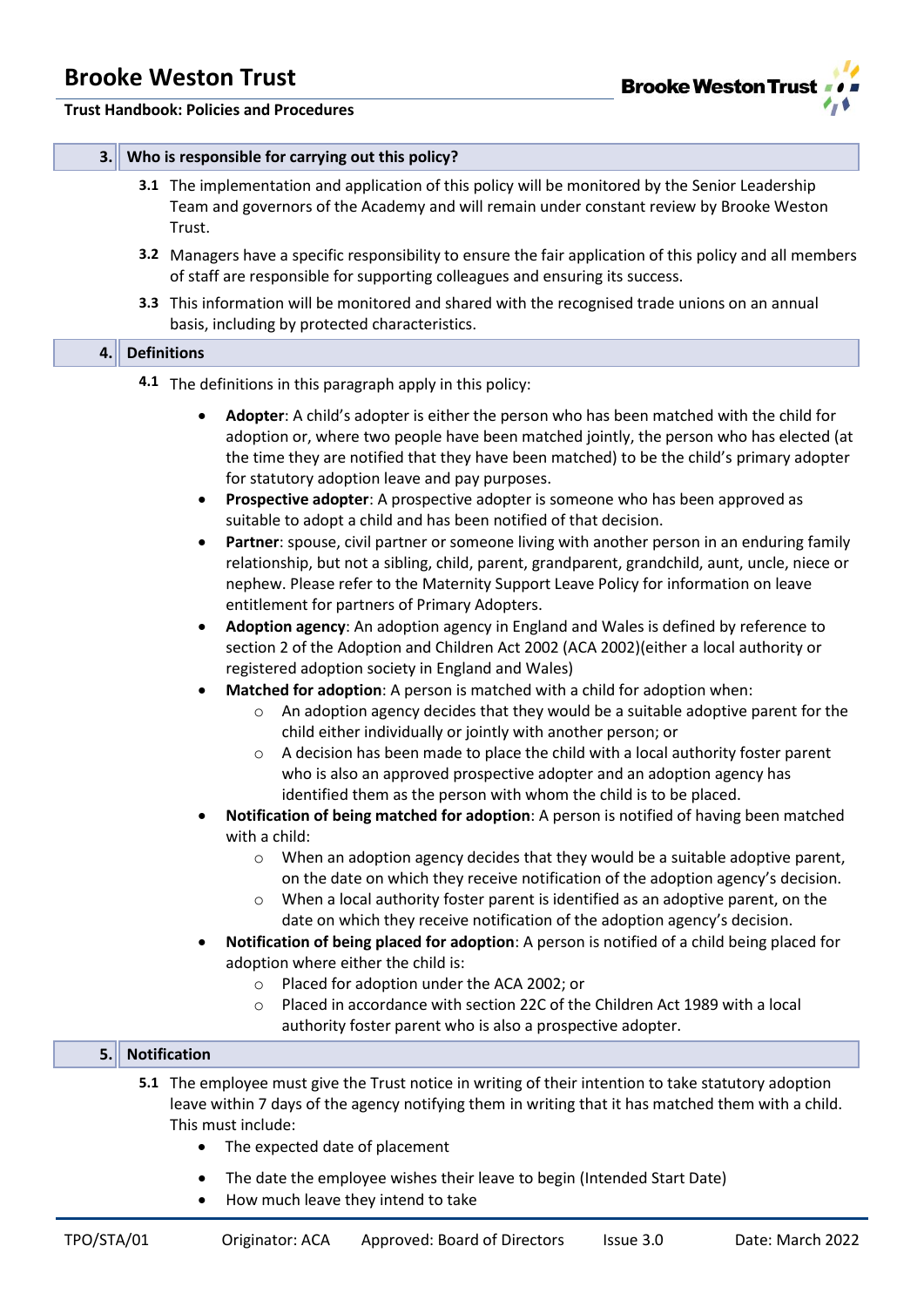

#### **Trust Handbook: Policies and Procedures**

- **5.2** The Academy will then write to the employee within 28 days to inform them of their Expected Return Date assuming you take your full entitlement to adoption leave.
- **5.3** At least 28 days before their Intended Start Date (or, if this is not possible, as soon as they can), the employee must also provide the Trust with:
	- (a) A Matching Certificate from the adoption agency confirming:
		- The agency's name and address
		- The name and date of birth of the child
		- The date the employee was notified of the match; and
		- The Expected Date of Placement
		- (b) Written confirmation that the employee intends to take statutory adoption leave and not statutory paternity leave.
- **5.4** The form in Appendix B should be completed and returned to the Line Manager

#### **6. Time off for Adoption Appointments**

- **6.1** An adoption appointment is an appointment arranged by an adoption agency (or at the agency's request) for the Adopter to have contact with a child who is to be placed with them for adoption, or for any other purpose related to the adoption.
- **6.2** An employee may take paid time off to attend an adoption appointment once the adoption agency has notified them that a child is to be placed with them for adoption but before the child is actually placed with them.
- **6.3** If an employee is adopting on their own or has elected to be the primary adopter, they may take paid time off to attend an adoption appointment on up to five occasions in relation to any particular adoption.
- **6.4** Where an employee and their partner are jointly adopting a child and both adopters are potentially eligible for adoption leave and pay, the adopter that intends to take a longer period of time off work would normally be the person who takes paid time off work to attend adoption appointments.
- **6.5** If an employee is the secondary adopter so intends to take Maternity Support Leave and pay, they may take paid leave to accompany their partner to up to two appointments. The partner can take 6.5 hours per appointment, including travelling and waiting time. Any extra time can be taken with the employer's consent or as holiday

#### **7. Entitlement to Adoption Leave**

- **7.1** Adoption leave is only available if the employee is adopting through an adoption agency. It is not available through private adoption if there is no agency involved, for example, if the employee is formally adopting a stepchild or other relative.
- **7.2** The employee is entitled to adoption leave if they meet all the following conditions:
	- They are adopting a child through a UK or overseas adoption agency.
	- An adoption agency has given them written notice that it has matched them with a child for adoption and tells them the Expected Placement Date
	- They have notified the agency that they agree to the child being placed with them on the Expected Placement Date
	- Their spouse or partner will not be taking adoption leave with their employer (although they may be entitled to take Maternity Support Leave)
	- They provide the Trust with the necessary notice and evidence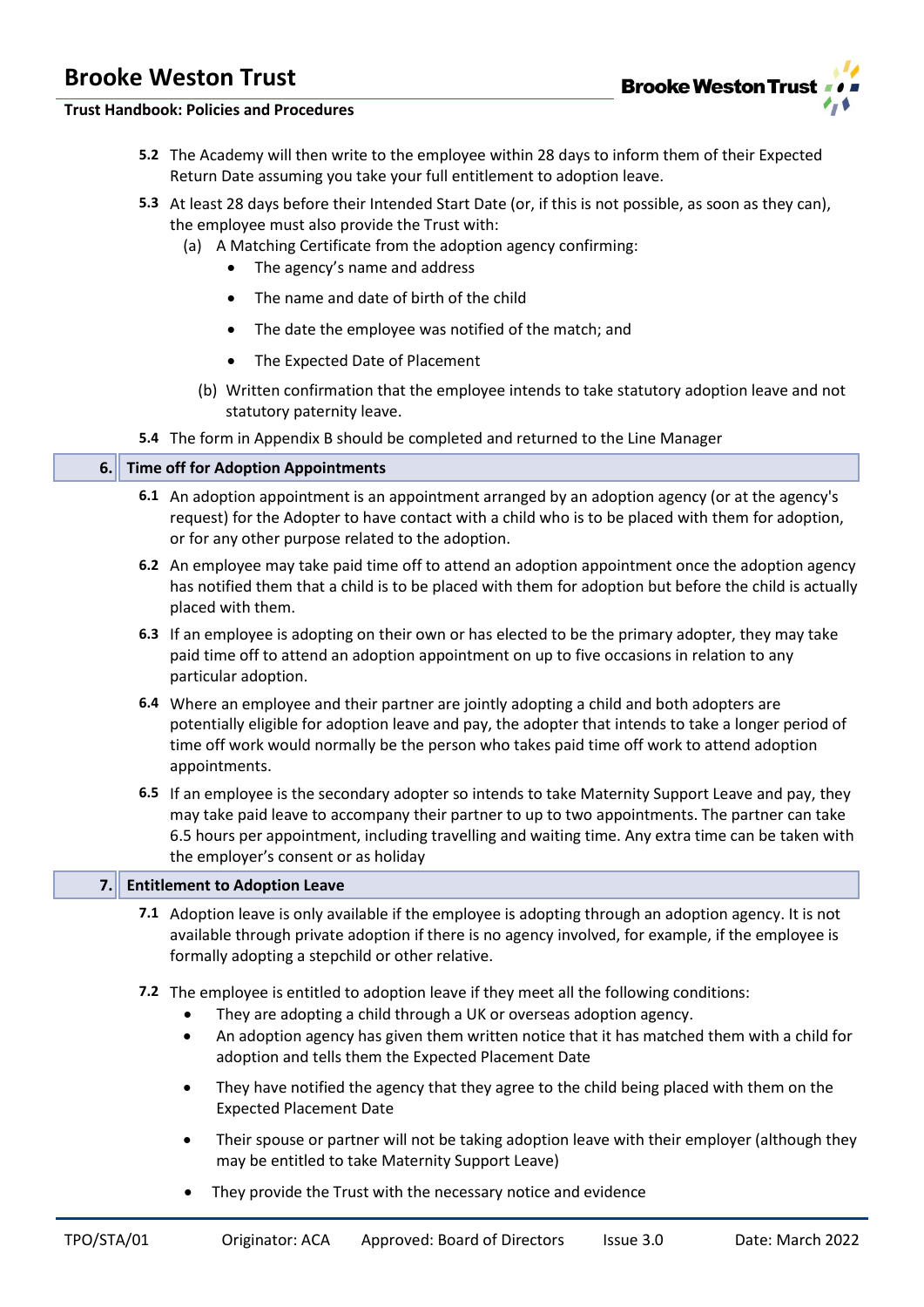

#### **Trust Handbook: Policies and Procedures**

- **7.3** The maximum adoption leave entitlement is 52 weeks, consisting of 26 weeks' Ordinary Adoption Leave (OAL) and 26 weeks' Additional Adoption Leave (AAL).
- **7.4** If the adoption agency is placing more than one child with an employee as part of the same arrangement, this is treated as one adoption and will not increase the amount of adoption leave or time off an employee can take.
- **7.5 If an employee is adopting a child with another person,** they must decide who will be treated as the primary adopter and who will be treated as the secondary adopter for the purposes of time off. They must tell the employer their decision the first time they request time off for an adoption appointment. This will affect how much time they can take off and whether it is paid.
- **7.6** An employee would usually choose to be the primary adopter if they intend to take adoption leave when the child is placed with them. They would not be able to take Maternity Support Leave if they have elected to be the primary adopter.
- **7.7** An employee would usually choose to be the secondary adopter if they intend to take Maternity Support Leave (paternity leave) when the child is placed with them, although they may be able to take adoption leave if their partner is not taking it. Please refer to Maternity Support Leave Policy.
- **7.8 If an employee is adopting a child alone,** they are treated as the primary adopter.

#### **8. Starting Adoption leave**

- **8.1** The employee may begin their adoption leave on the placement date or up to 14 days before the placement date. Where the employee has chosen to start their leave on the placement date and they are at work on that date, their leave begins in the following day. It cannot start any later than the day after the placement date.
- **8.2** The employee must notify us of their Intended Start Date. We will then write to the employee within 28 days to inform the employee of the date we will expect the employee to return to work if they take their full entitlement to Adoption leave (**Expected Return Date**).
- **8.3** If an employee wishes to change their Intended Start Date they most notify their Academy in writing. They should give as much notice as they can, but wherever possible they should tell the school at least 28 days before the original Intended Start Date (or the new start date if they are bringing the date forward). The Academy will then write the employee within 28 days confirm their new Expected Return Date.
- **8.4** A minimum of two weeks adoption leave must be taken immediately following the placement of the child as compulsory adoption leave.
- **8.5** Shortly before the adoption leave starts the Academy will discuss with the employee the arrangements for covering work and the opportunities for the employee to remain in contact, should they wish to do so, during their leave. Unless the employee requests in writing otherwise, they will remain on circulation lists for internal news, job vacancies, training and work-related social events.

#### **9. Adoption Pay**

- **9.1** A summary of the entitlements and obligations to Adoption leave and pay for staff is set out in the table in Appendix 1.
- **9.2 Entitlement to Adoption Leave and Pay for all Categories of Staff, with Less than 26 weeks Service by the week they are matched with a child**
	- **9.2.1** All employees are entitled to take up to 52 weeks adoption leave from day one of employment.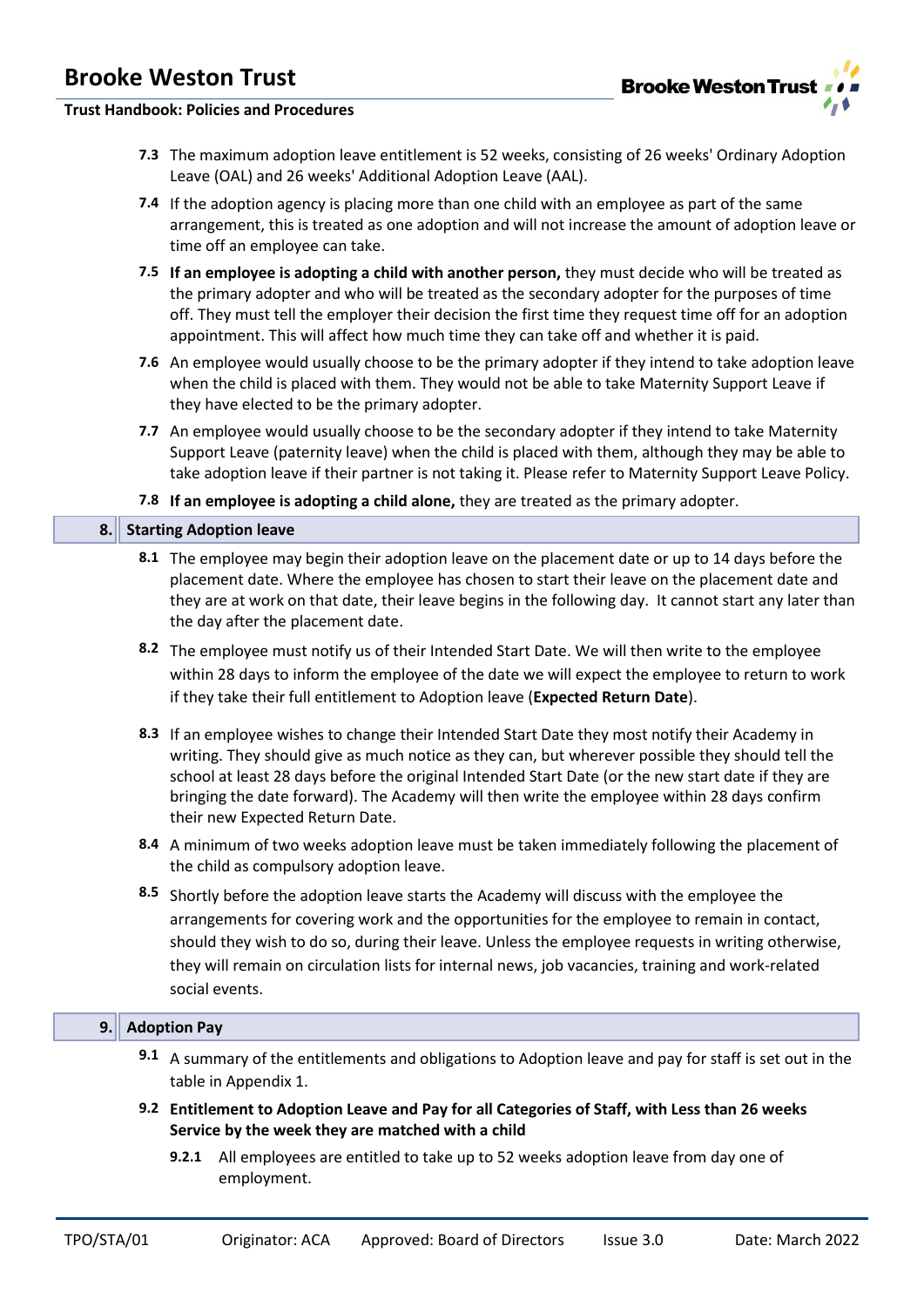### **Trust Handbook: Policies and Procedures**

- **9.2.2** There is a requirement to give the employer at least 28 days' notice of the date on which the absence will begin. If the employee wishes to resign her employment the normal contractual notice period applies.
- **9.2.3** The employee is not required to give notice of their intention to return to work following Adoption leave unless they return before the end of the 52 week period, in which case they must give 4 weeks' notice of her intention to return.
- **9.3 Entitlement to Adoption Leave and Pay for all Categories of Staff with More than Twenty-six weeks Service as at the 15th week before the week they are matched with a child but less than 1 Years' Service as at the 11th week before the week they are matched with a child**
	- **9.3.1** In addition to the Adoption entitlement for employees set out above, for those with more than twenty-six weeks service by the week they are matched with a child, there is a possible entitlement to be paid Statutory Adoption Pay (SAP), depending on the employee meeting [certain conditions.](https://www.gov.uk/adoption-pay-leave/eligibility)
- **9.4 Entitlement to Adoption Leave and Pay for all Categories of Staff with More than One Year's Service as at the 11th week before the week they are matched with a child**
	- **9.4.1** For those employees with more than one year's service as at the 11th week before they are matched with a child, in addition to the above Adoption leave and pay entitlements there is an entitlement to receive contractual Adoption pay.
	- **9.4.2** A summary of the entitlements and obligations to Adoption leave and pay for all categories of staff is set out in appendix 1.
- **9.5** Statutory adoption pay is payable to eligible adoptive parents for up to 39 weeks. It stops being payable when the employee returns to work if this is before 39 weeks or if the placement is disrupted.
- **9.6** The employee is entitled to statutory adoption pay if:
	- They have been continuously employed by the Trust for at least 26 weeks ending with the week the employee is notified by the adoption agency that they have been matched with the child (the Qualifying Week) and are still employed by us during that week
	- Their average weekly earnings during the eight weeks ending with the Qualifying Week (the week they are notified of the match) are not less than the lower earnings limit set by the Government
	- They have given the Trust the relevant notifications and proof of the adoption
	- be on the Trust's payroll and earn at least th[e earnings limit set by the government](https://www.gov.uk/adoption-pay-leave/eligibility) in an 8 week period
- **9.7** SAP is calculated as follows:
	- First six weeks: SAP is paid at the **Earnings-related Rate** of 90% of your gross earnings over the Relevant Period.
	- Remaining 33 weeks: SAP is paid at the **[Prescribed Rate](https://www.gov.uk/adoption-pay-leave/pay)** which is set by the government for the relevant tax year, or the Earnings-related Rate if this is lower.
- **9.8** SAP accrues with each complete week of absence but payments shall be made on the next normal payroll date. Income Tax, National Insurance and pension contributions shall be deducted as appropriate.
- **9.9** If the employee leaves employment with the Trust for any reason (for example, if they resign or are made redundant) they will still be eligible for Statutory Adoption Pay if the employee has already been notified by an agency that they have been matched with a child. In such cases, Statutory Adoption Pay shall start:
	- 14 days before the Expected Placement Date; or
	- The day after employment ends, whichever is the later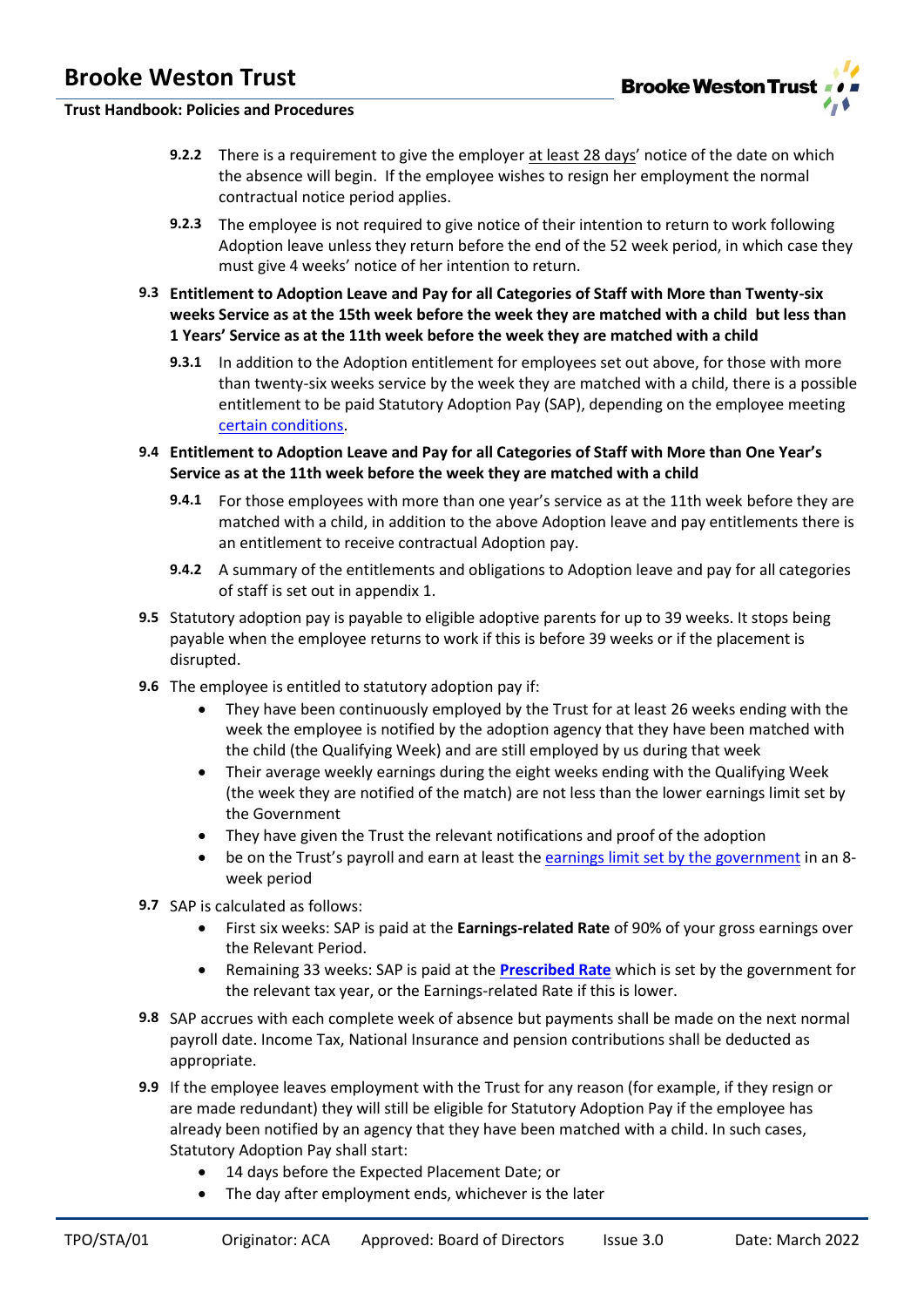

#### **Trust Handbook: Policies and Procedures**

**9.10** If the employee becomes eligible for a pay rise before the end of their adoption leave, they will be treated for Statutory Adoption Pay purposes as if the pay rise had applied throughout the Relevant Period. This means that the Statutory Adoption Pay will be recalculated and increased retrospectively, or that the employee may qualify for Statutory Adoption Pay if they did not previously qualify. The Trust will pay the employee a lump sum to make up the difference between any Statutory Adoption Pay already paid and the amount payable by virtue of the pay rise. Any future Statutory Adoption Pay payments at the Earnings-Related Rate (if any) will also be increased as necessary.

#### **10. Terms and conditions during Adoption Leave**

**10.1** Contractually, the employee is treated as being temporarily absent from work when on Adoption Leave. All contractual benefits, except pay, will continue as normal. This includes the • accrual of annual leave entitlement.

#### **11. Annual leave**

- **11.1** Staff who have an annual leave entitlement, accrue bank holidays and annual leave during adoption leave. Staff can either carry it forward or use it for a paid period of deferral to return to work.
- **11.2** For Teachers and Support Staff who work less than 52 weeks, there is a statutory annual leave entitlement to 28 days (5.6 weeks) reduced pro rata for part-time workers. This should be taken either before or after their adoption leave period, during school closure periods. On return from adoption leave, they will only be allowed to take any outstanding leave during term time during that leave year if there are insufficient school closures to accommodate their leave in that leave year.

Where return from adoption leave is so close to the end of the leave year that there is not enough time to take all the annual leave, it can be carried forward to the following leave year and be taken during the remaining periods of school closure after the 28 days annual leave for that year has been accommodated.

| 12. | <b>Disrupted Adoption</b>                                                                                                                                                                                                                                                                   |  |  |  |  |  |  |
|-----|---------------------------------------------------------------------------------------------------------------------------------------------------------------------------------------------------------------------------------------------------------------------------------------------|--|--|--|--|--|--|
|     | 12.1 Adoption leave is disrupted if it has started but:<br>you are notified that the placement will not take place;<br>the child is returned to the adoption agency after placement; or<br>the child dies after placement.                                                                  |  |  |  |  |  |  |
|     | 12.2 In case of disruption your entitlement to adoption leave and pay (if applicable) will continue for a<br>further eight weeks from the end of the week in which disruption occurred, unless your entitlement<br>to leave or pay would have ended earlier in the normal course of events. |  |  |  |  |  |  |
|     | 12.3 There is a further entitlement to Parental Bereavement Leave, and information on this can be found<br>in the Special Leave of Absence Policy.                                                                                                                                          |  |  |  |  |  |  |
| 13. | <b>Pensions</b>                                                                                                                                                                                                                                                                             |  |  |  |  |  |  |
|     | 13.1 Members of the Teachers' Pension Scheme (TPS) and Local Government Pension Scheme (LGPS)<br>will pay contributions based on the actual adoption pay received during the first 39 weeks of the<br>maternity pay period.                                                                 |  |  |  |  |  |  |
|     | 13.2 During unpaid AAL we shall not make any payments into the pension scheme and you will no<br>longer continue paying contributions.                                                                                                                                                      |  |  |  |  |  |  |
|     | 13.3 If you are employed as a teacher, and are a member of the TPS, you are advised to contact<br>Teachers Pensions to seek advice on the effect that a period of unpaid adoption leave will have as                                                                                        |  |  |  |  |  |  |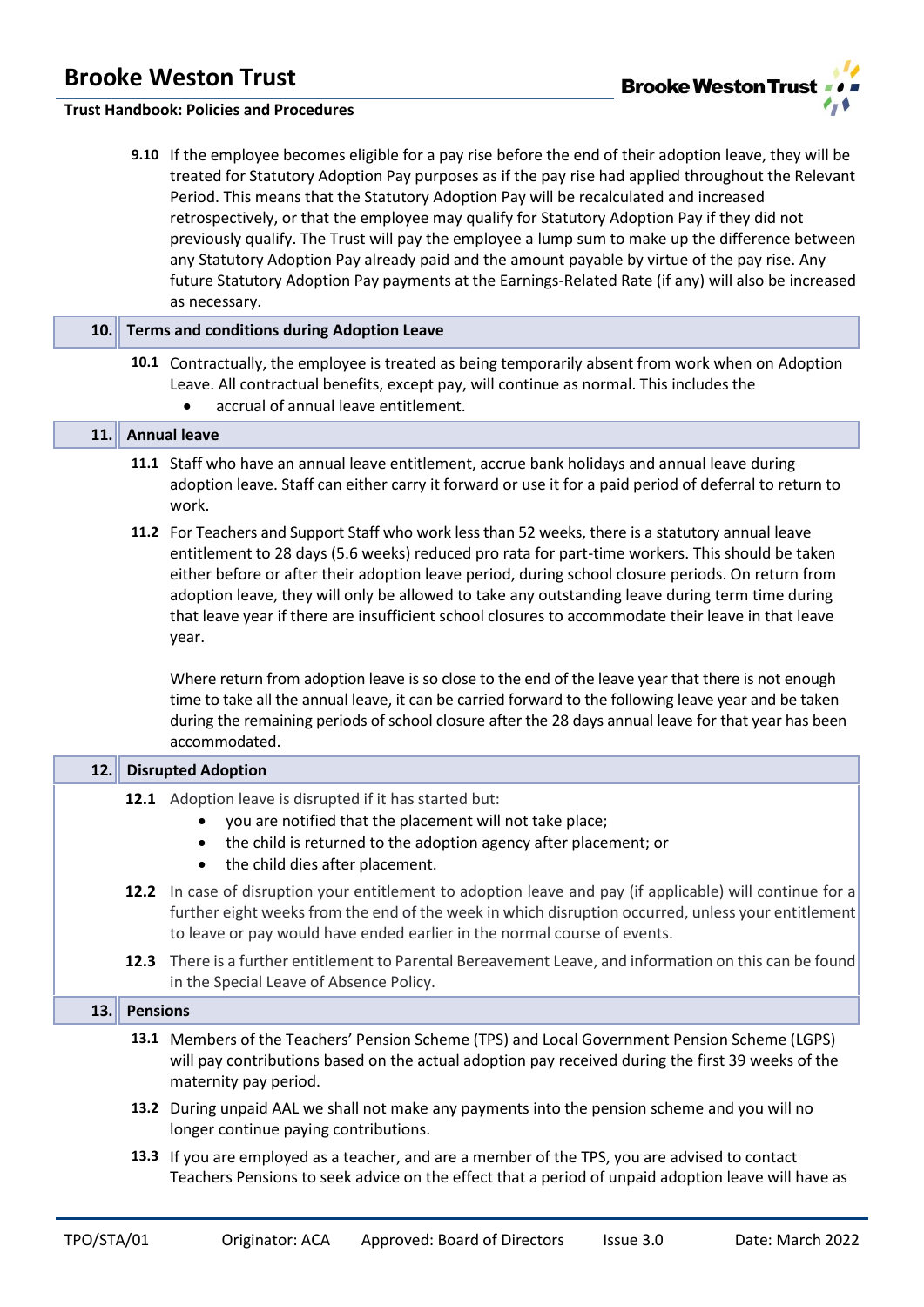

#### **Trust Handbook: Policies and Procedures**

well as any options available to enhance your pension. Further details are available on www.teacherspensions.co.uk.

**13.4** If you are employed as a member of support staff, and are a member of the LGPS, you may wish to pay contributions in respect of the period of unpaid adoption leave and you should contact the Pensions Scheme Administrators who will provide further details on request.

#### **14. Redundancies during Adoption**

**14.1** In the event that the employee's post is affected by a redundancy situation occurring during their adoption leave, we shall write to inform the employee of any proposals and shall invite the employee to a meeting before any final decision is reached as to their continued employment. Employees on adoption leave who have been selected for redundancy shall be given first refusal on any suitable alternative vacancies that are appropriate to their skills. Further details can be found in the Trust Redundancy Policy.

#### **15. Keeping in touch**

- **15.1** We may make reasonable contact with the employee from time to time during their adoption leave.
- **15.2** The employee may work (including attending training) for up to ten days during adoption leave without bringing their adoption leave or SAP to an end.
- **15.3** Each occasion worked is classed as a KIT Day during the adoption leave period, up to the 10-day maximum. In other words, if an employee an employee cannot split their 10 KIT days into 20 half days.
- **15.4** The arrangements would be set by agreement with the Principal or relevant manager. The employee is not obliged to undertake any such work during adoption leave.
- **15.5** Shortly before the employee is due to return to work, we may invite the employee to have a discussion (whether in person or by telephone) about the arrangements for their return. This may cover:
	- Updating the employee on any changes that have occurred during their absence
	- Any training needs the employee might have; and
	- Any changes to working arrangements
- **15.6** KIT days will be paid at an employee's normal pay and can be offset against SAP. The Trust will ensure that employees do not suffer a financial detriment as a result of taking a KIT day.

#### **16. Expected return date**

- **16.1** Once the employee has notified the Trust in writing of their intended Start Date, the Trust will send them a letter within 28 days to inform them of their Expected Return Date. If the employees start date changes the Trust will write to them within 28 days of the start of adoption leave with a revised Expected Return Date.
- **16.2** The Trust will expect the employee back at work on their Expected Return Date unless they tell us otherwise. It will help the Trust if, during the employees adoption leave, the employee is able to confirm that they will be returning to work as expected.

#### **17. Returning early**

- **17.1** If the employee wishes to return to work earlier than the Expected Return Date, they must give us 21 days' prior notice. It is helpful if the employee gives this notice in writing.
- **17.2** If not enough notice is given, we may postpone the employee's return date until 21 days after they gave notice, or to the Expected Return Date if sooner.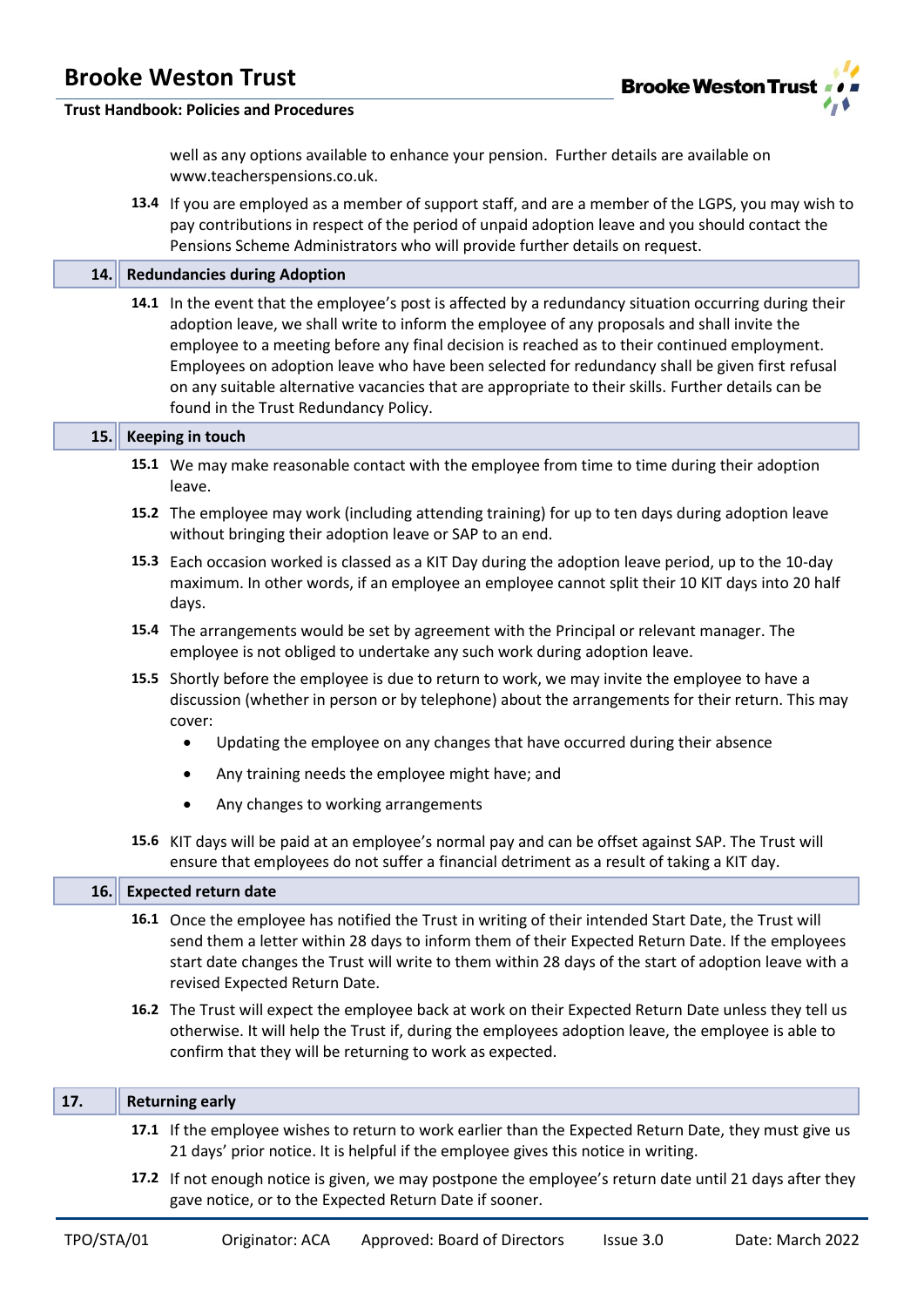#### **Trust Handbook: Policies and Procedures**



#### **18. Returning late**

**18.1** If the employee wishes to return later than the Expected Return Date, they should either:

- Request unpaid parental leave in accordance with the Trusts Parental Leave Policy, giving us as much notice as possible but not less than 21 days; or
- Request paid annual leave in accordance with their contract, which will be at our discretion.
- **18.2** If the employee is unable to return to work due to sickness or injury, this will be treated as sickness absence and our Staff Absence (Illness) Policy will apply.
- **18.3** In any other case, late return will be treated as unauthorised absence.

#### **19. Deciding not to return**

- **19.1** If the employee does not intend to return to work, or is unsure, it is helpful if the employee discusses this with us as early as possible. If the employee decides not to return they should give notice of resignation in accordance with their contract. The amount of adoption leave left to run when the employee gives notice must be at least equal to their contractual notice period, otherwise we may require the employee to return to work for the remainder of the notice period.
- **19.2** Once the employee has given notice that they will not be returning to work, the employee cannot change their mind without our agreement.
- **19.3** This does not affect the employee's right to receive SAP however an employee may need to repay any contractual Adoption pay as set out in Appendix 1.

#### **20. The employee's rights when they return**

- **20.1** The employee is normally entitled to return to work in the same position as they held before commencing leave. The employee's terms of employment shall be the same as they would have been had the employee not been absent.
- **20.2** If an employee returns to work during their Ordinary Adoption Leave, they are entitled to return to their previous job role. If an employee returns to work during their Additional adoption leave, an employer is not obligated to give back their previous job, if it is no longer practical. Instead the Academy must offer a similar role that has the same terms and conditions as the previous position. However, Brooke Weston Trust will wherever possible ensure an employee is able to return to their previous post.

#### **21. Flexible working request**

**21.1** We will deal with any requests by employees to change their working patterns on a case-by-case basis. Any formal requests to change their working pattern must be submitted using the Trust's Flexible Working policy. We will try to accommodate their wishes unless there is a justifiable reason for refusal, bearing in mind the needs of our business. It is helpful if requests are made as early as possible.

#### **22. Surrogacy Arrangements**

- **22.1** Surrogacy is when someone else carries and gives birth to a baby for the intended parents. An individual who gives birth to a child will be their legal parent at birth. If the surrogate is married or in a civil partnership, their spouse or civil partner will be the child's second parent at birth, unless they did not give their permission.
- **22.2** You must apply to become the legal parent within 6 months of the child's birth to get surrogacy rights, leave and pay. You must apply for:
	- a parental order if one intended parent is genetically related to the child
	- an adoption order if the intended parents are not genetically related to the child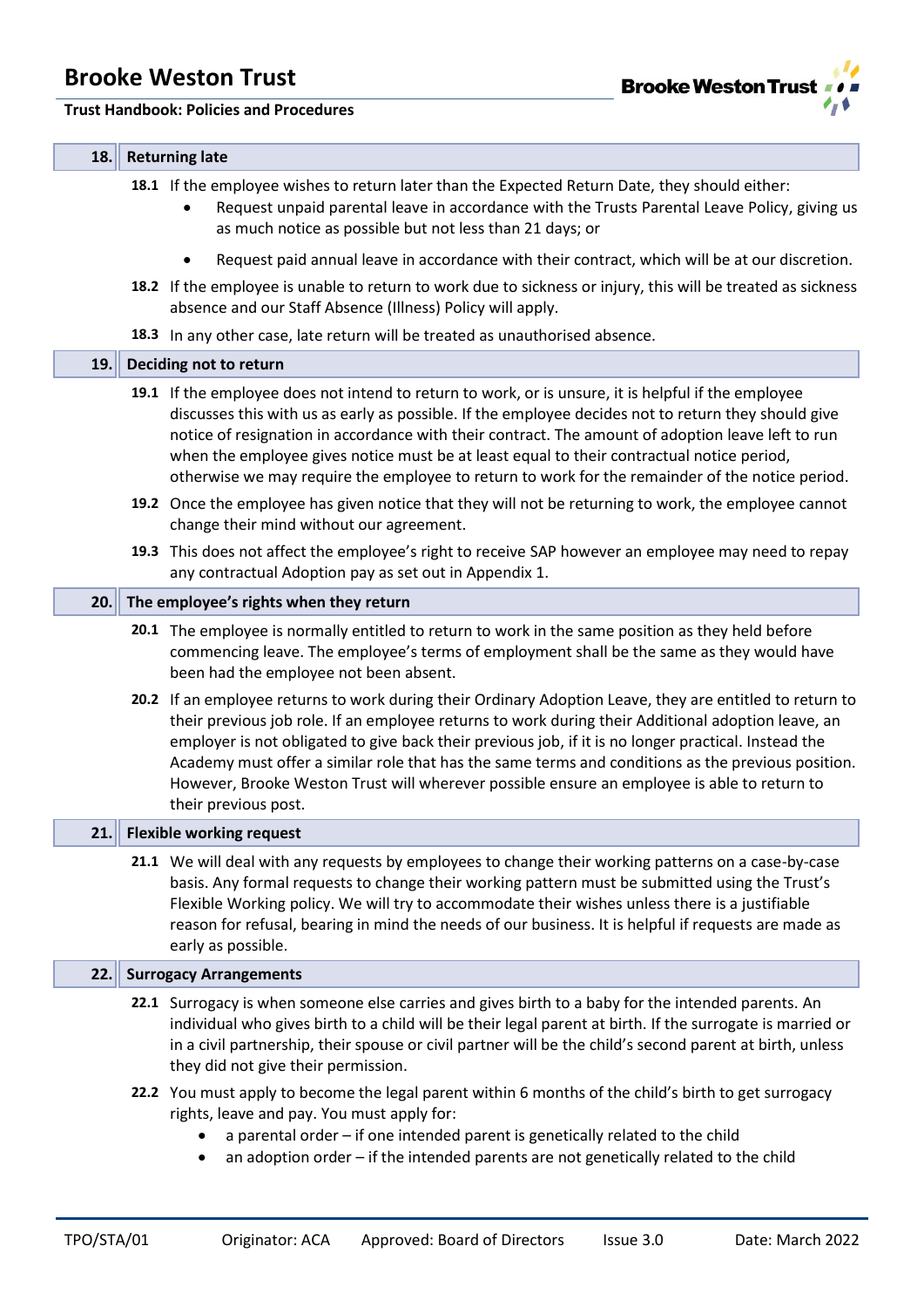

#### **Trust Handbook: Policies and Procedures**

- **22.3** If you're taking time off work to have a child through surrogacy, you will be entitled to Adoption Pay and Leave is you meet the eligibility criteria set out above.
- **22.4** You must give your employer proof of surrogacy.
- **22.5** You must tell your employer no later than the 15th week before your baby is due that you intend to take adoption leave. You must tell your employer:
	- the expected week of childbirth
	- when you want your leave to start

Where possible, you should give your employer at least 28 days' notice of the date you want your adoption pay to start.

**22.6** The person carrying the baby will be entitled to time off to attend antenatal appointments. As the intended parent, you can get paid time off to attend 2 antenatal appointments with the person giving birth.

#### **23. Overseas Adoption**

- **23.1** If you are adopting a child from overseas, the following will apply, in addition to the rest of this policy:
- **23.2** You must have received notification that the adoption has been approved by the relevant UK authority (Official Notification).
- **23.3** You must give us notice in writing of:
	- your intention to take adoption leave;
	- the date you received Official Notification; and
	- the date the child is expected to arrive in Great Britain
- **23.4** This notice should be given as early as possible but in any case within 28 days of receiving Official Notification (or, if you have less than 26 weeks' employment with us at the date of Official Notification, within 30 weeks of starting employment).
- **23.5** You must also give us at least 28 days' notice in writing of your Intended Start Date. This can be the date the child arrives in Great Britain or a predetermined date no more than 28 days after the child's arrival in Great Britain.
- **23.6** You must also notify us of the date the child arrives in Great Britain within 28 days of that date.
- **23.7** We may also ask for a copy of the Official Notification and evidence of the date the child arrived in Great Britain.

| 74<br>$\sim$ $\sim$ $\sim$ $\sim$ $\sim$ | <b>Policy Review</b><br><b>Review</b><br>$\sim$ |                                     |  |   |  |    |  |  |
|------------------------------------------|-------------------------------------------------|-------------------------------------|--|---|--|----|--|--|
|                                          | _ _ _                                           | the contract of the contract of the |  | . |  | __ |  |  |

**24.1** This policy has been implemented following consultation with the recognised trade unions and subsequent amendments and reviews will be subject to the same.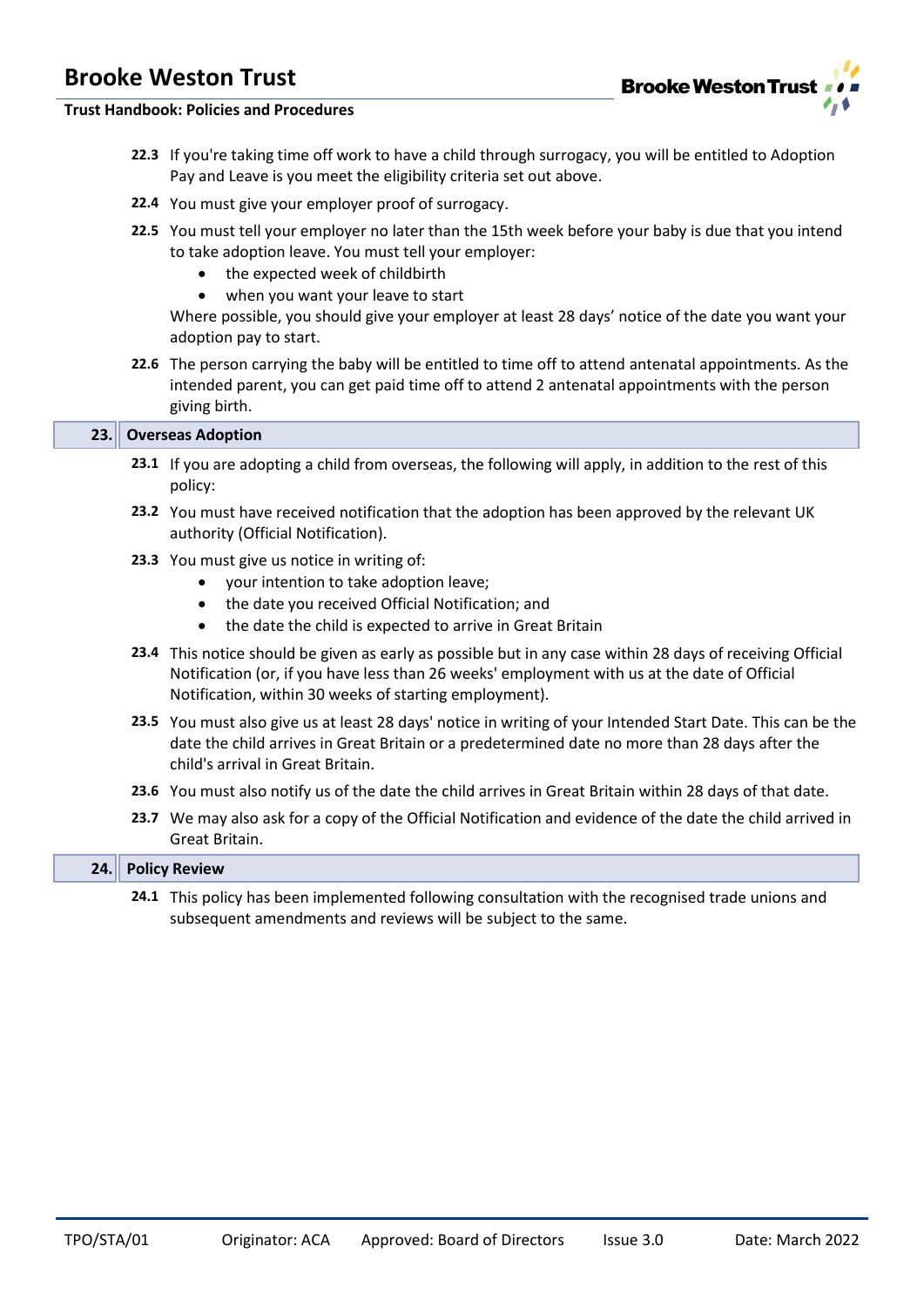# **Brooke Weston Trust**

### **Appendix 1 - Adoption Entitlements and Application Form**

| What service do I have?                                                                                      |                                                                                                                                         | What options are available to<br>me?                                                         | How much Adoption leave am I<br>entitled to?                                                                                                                       | What Adoption pay am I entitled to                                                                                                                                                                                                                                                                                      |
|--------------------------------------------------------------------------------------------------------------|-----------------------------------------------------------------------------------------------------------------------------------------|----------------------------------------------------------------------------------------------|--------------------------------------------------------------------------------------------------------------------------------------------------------------------|-------------------------------------------------------------------------------------------------------------------------------------------------------------------------------------------------------------------------------------------------------------------------------------------------------------------------|
| Less than 26 weeks service<br>(Irrespective of hours worked) as at the<br>week they are matched with a child |                                                                                                                                         | I would like to return to<br>work                                                            | Up to 52 weeks absence in total<br>including up to 14 days before<br>the placement of a child                                                                      | No entitlement to Adoption Pay - but you may be able to get an<br>adoption allowance from your local authority if you are unable to work<br>for a period, but this is discretionary and highly variable.                                                                                                                |
|                                                                                                              | B                                                                                                                                       | I would like to resign                                                                       | Not applicable                                                                                                                                                     | As above                                                                                                                                                                                                                                                                                                                |
| 26 weeks or more as at the week they are<br>matched with a child but less than 1<br>years service.           | Up to 52 weeks absence in total<br>C<br>I would like to return to<br>including up to 14 days before<br>work<br>the placement of a child |                                                                                              | Depending on salary and average earnings:<br>Six weeks higher rate SAP at 90% of average earnings followed by 33<br>weeks lower rate SAP and the remainder unpaid. |                                                                                                                                                                                                                                                                                                                         |
|                                                                                                              |                                                                                                                                         | I would like to keep my<br>options open as I may<br>choose to resign or to<br>return to work | Up to 52 weeks absence in total<br>including up to 14 days before<br>the placement of a child                                                                      | Depending on salary and average earnings:<br>Six weeks higher rate SAP at 90% of average earnings followed by 33<br>weeks lower rate SAP and the remainder unpaid.                                                                                                                                                      |
|                                                                                                              | E                                                                                                                                       | I would like to resign                                                                       | Not applicable                                                                                                                                                     | Depending on salary and average earnings:<br>Six weeks higher rate SAP at 90% of average earnings followed by 33<br>weeks lower rate SAP                                                                                                                                                                                |
| At least 1 years continuous service as at<br>the week they are matched with a child                          | F.                                                                                                                                      | I would like to return to<br>work                                                            | Up to 52 weeks absence in total<br>including up to 14 days before<br>the placement of a child                                                                      | 4 weeks at full pay and 2 weeks at 90% of full pay, followed by, 12<br>weeks half pay. You must return to work for a minimum of 13 weeks<br>otherwise the 12 weeks half pay must be repaid.<br>Plus, depending on salary and average earnings:<br>33 weeks lower rate SAP to be paid alongside the 12 weeks at half pay |
|                                                                                                              |                                                                                                                                         | I would like to keep my<br>options open as I may<br>choose to resign or to<br>return to work | Up to 52 weeks absence in total<br>including up to 14 days before<br>the placement of a child                                                                      | 4 weeks at full pay and 2 weeks at 90% Plus depending on salary and<br>average earnings: 33 weeks lower rate SAP and the remainder unpaid.<br>The 12 weeks at half pay will only be paid if you return to work for a<br>minimum of 13 weeks                                                                             |
|                                                                                                              |                                                                                                                                         | I would like to resign                                                                       | Not applicable                                                                                                                                                     | 4 weeks at full pay and 2 weeks at 90% Plus depending on salary and<br>average earnings: 33 weeks lower rate SAP                                                                                                                                                                                                        |

SAP - Service for SAP is continuous service with the current employer only and is only payable if employed during the 8 week period 15 weeks before the week they are matched with a child subject to the qualifying period.